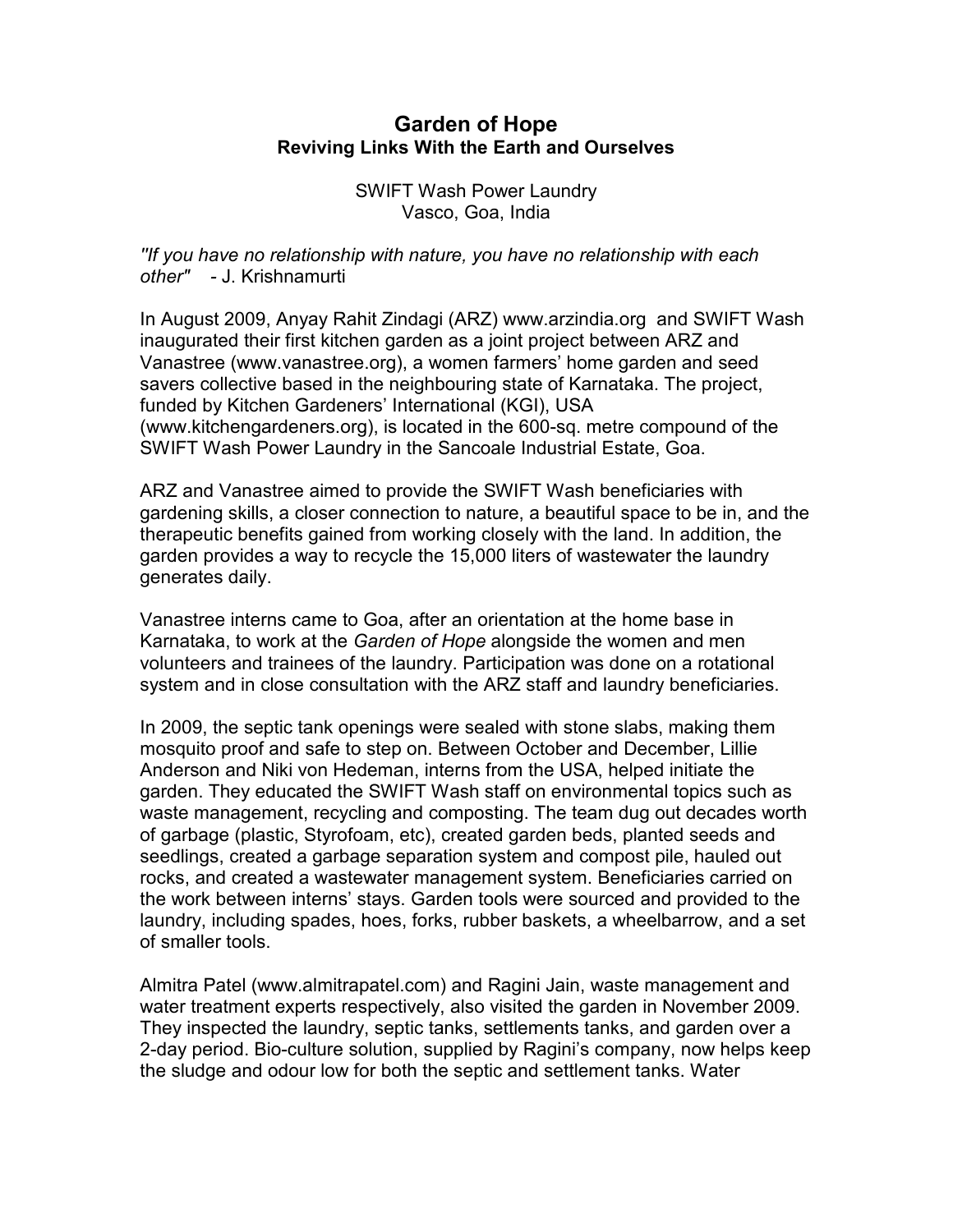consumption as of March 2010 was down by 20% (reflected in the monthly bill!), and not having to clean out the septic tank has resulted in further savings.

In January 2010, Vanastree sent two more interns, Jaye Cromwell and Erica Palmer, also undergraduate students from the US, to continue garden work and report on the progress. They focused on expanding the vegetable beds to increase growing space and make the garden a more pleasant space to spend time in. Garden workers made good progress and Jaye and Erica reported the vegetables looked wonderful! Several SWIFT Wash beneficiaries took part in the gardening operations, many of them from agricultural backgrounds.

In March 2010, Vanastree interns Matthias Lanz and Katrina Forstner created wall murals in a bamboo shed with SWIFT Wash beneficiaries. Many of the laundry workers had great artistic talent and, most of all, a lot of fun dabbling in colours. Prior to installing the bamboo shed, a smelly pool of wastewater bred mosquitoes rampantly, creating a health hazard and a rather bad sight right at the entrance of the laundry campus. Interns Theo Eliot and Lily also worked at the laundry for a few days during the monsoon of 2010.

In late 2010, using bamboo and tiles, ARZ built a veranda over an open porch that was earlier unusable. The space is now surrounded by plants where people can sit, shaded from the glaring sun, and have a quiet moment or two, get some work done, and view the lush garden beyond.

There continue to be challenges with managing trash, maintaining awareness of garbage separation, recycling laundry water on a time tabled rotation system, and ensuring vegetables beds have clean water from the dryer and not laundry wastewater. Due to the logistical and health issues of irrigating with wastewater, there are fewer vegetables than originally hoped for. Instead, the garden contains an abundance of bananas and ornamental plants that can be irrigated with laundry wastewater. In addition, the high turnover of beneficiaries means that some of the best gardeners have left, and it has been difficult to pass on skills to others. We continue to persist and not give up hope in dealing with some of these issues. It is the *Garden of Hope* after all!

Responses from the beneficiaries vary. Most agree that it is nice to have a clean green-space to come to, to realize how much beauty makes a difference to their lives and how hopeful they are of a better tomorrow. Staff members report that several persons with behavioral problems seem to be more at peace and more alert when working in the garden. Working with the interns also served as a vital way of viewing Westerners differently, especially men. SWIFT Wash beneficiaries viewed interns, not as tourists interested in entertainment and 'services,' but folks who genuinely care about the ill effects tourism fallout and interested in working with affected individuals in a meaningful and deep-rooted way.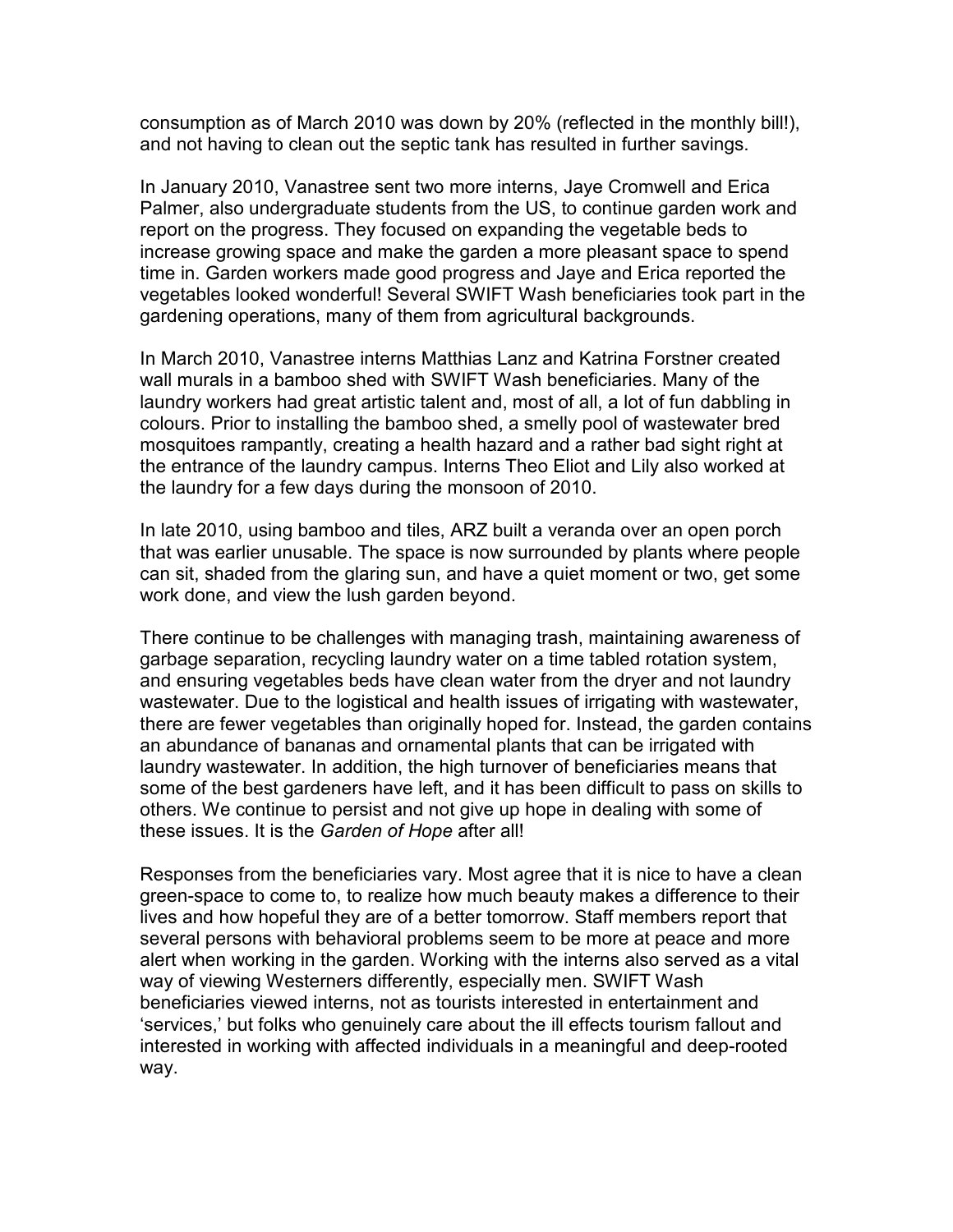## Quotes from laundry beneficiaries and ARZ staff:

*It was an interesting learning process of cleaning the place, sowing seeds, and watching plants coming up. It was good to share and eat vegetables together.* Shantha

*The place turned beautiful after we began working and we also got vegetables to eat.* 

Renuka Hosmani

*We created greenery everywhere. It was also good to be able to control the pollution and dirt around the laundry.* 

Umesh

*It felt good to work in transforming this dump into a garden.* 

Chumki

*It was nice to actually see vegetables grow!*  Renuka Madar

*We liked working in the shade, being able to talk to each other in the garden while getting work done at the same time.* 

Renuka Gorkha

*It was inspiring to see Western youth having no attitude about manual work and just plunging in. This had a deep impact on our laundry team. I immediately relax when I see blooming flowers however busy or preoccupied I am. It is important that Vanastree continues the garden programme since it will keep the enthusiasm levels high and keep the beneficiaries working more regularly in the garden.* 

Juliana, ARZ staff

*It was good for the beneficiaries to learn teamwork and organize themselves. The campus, turning into a clean, green place has had a positive impact on all of us. The Garden of Hope project has also definitely helped with our overall rehabilitation programme.*  Arun Pandey, Founder, ARZ